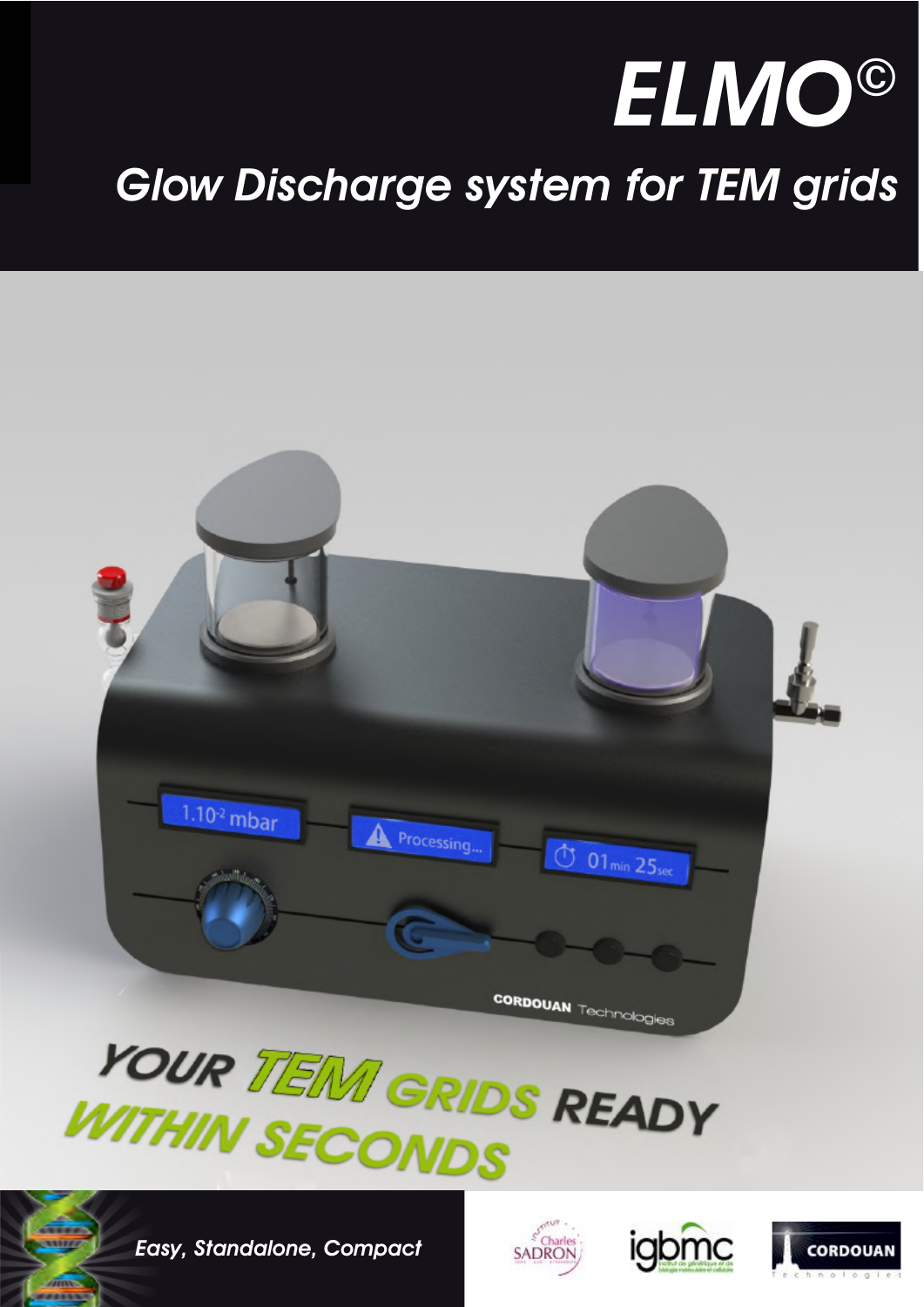System based on J. Dubochet's method implemented by J.C. Homo and developed in collaboration with the IGBMC and ICS laboratories.

A Glow Discharge treatment with a specific gas atmosphere will modify the surface properties of TEM support films or grids in order to optimize the adsorption of the solutions to spread.

## HYDROPHILIC OR HYDROPHOBIC, NEGATIVE OR POSITIVE CHARGE

| <b>Surface</b> | <b>Charge</b>   | <b>Atmosphere</b>                      |
|----------------|-----------------|----------------------------------------|
| Hydrophilic    | <b>Positive</b> | Air (with subsequent treatment Mg) $*$ |
|                | <b>Negative</b> | Air                                    |
| Hydrophobic    | <b>Positive</b> | Amylamine                              |
|                | <b>Negative</b> | Methanol                               |



WITHOUT GLOW DISCHARGE WITH GLOW DISCHARGE

TEM grids with carbon support films. Courtesy : M. Decossas, CBMN, Pessac



Low adsorption **Contact Contact Contact Contact Contact Contact Contact Contact Contact Contact Contact Contact Contact Contact Contact Contact Contact Contact Contact Contact Contact Contact Contact Contact Contact Contac** 

TEM carbon support films have a hydrophobic tendency.

A glow discharge treatment with air makes the carbon film surface negatively charged and hydrophilic which allows an adsorption of aqueous solutions.

\*Magnesium acetate



Thanks to a glow discharge treatment with amylamine the hydrophobic tendency of the carbon film is kept and the surface is charged **positively** allowing an adsorption of molecules like nucleic acids.

# **BENEFITS**

#### WITHOUT GLOW DISCHARGE



Figure 1 : Negative staining with uranyl acetate of the viral capsids spread on a TEM **grid without treatment**.



## WITH GLOW DISCHARGE



Figure 2 : Negative staining with uranyl acetate of the Poliomyelite virus spread on a TEM **grid with a glow discharge treatment with air (2mA during 40sec).**

Courtesy : M. Decossas, CBMN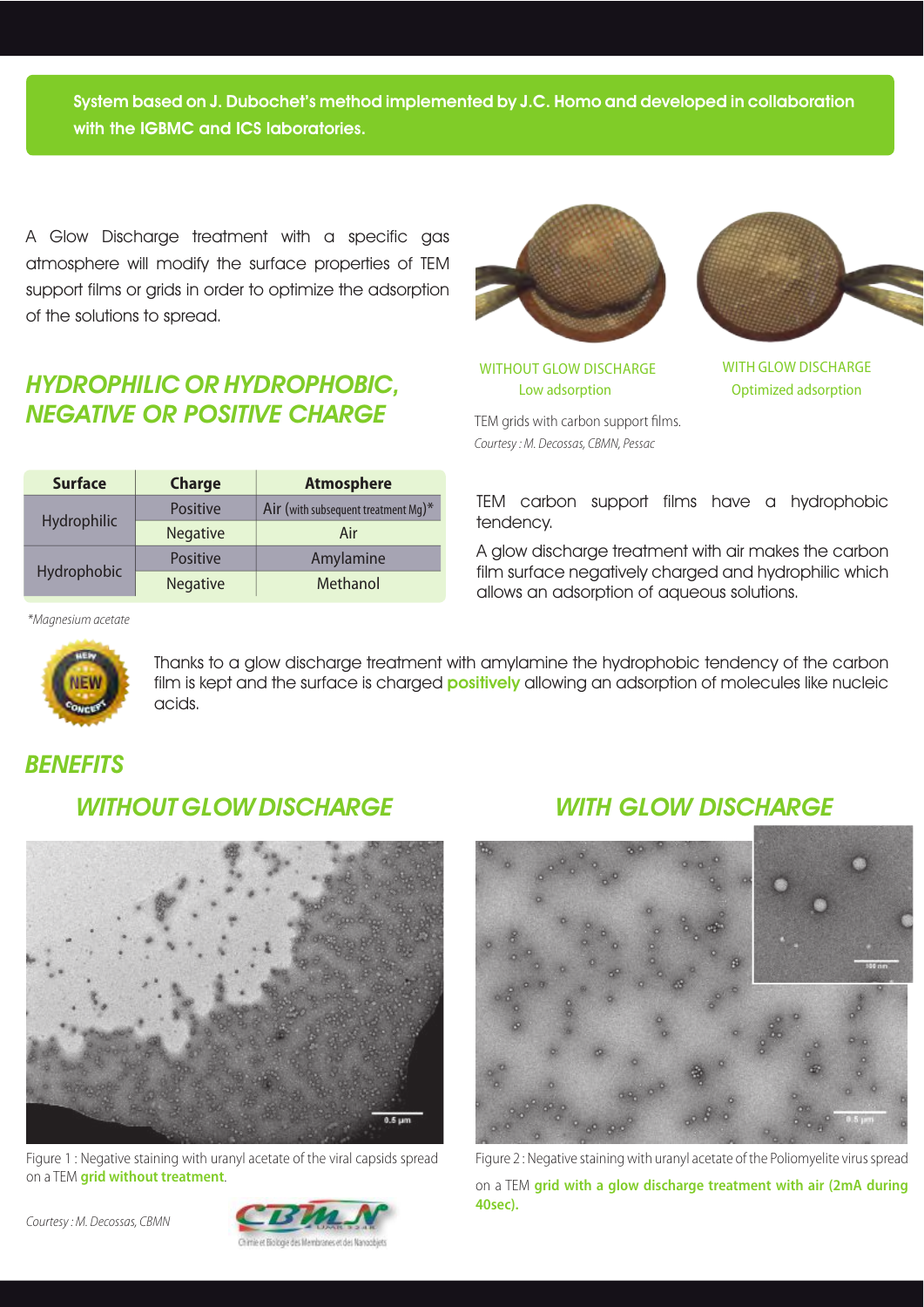#### **FASY**

- Quick and easy loading of films or grids
- Intuitive operation with manual or programmed mode
- Real-time display of process parameters (current, vacuum, time)

#### **FIFXIRIF**

- $\checkmark$  Glow discharge methods hydrophilic or hydrophobic,negative or positive charge
- $\checkmark$  Dual vacuum Bell Jars to avoid cross contamination
- $\checkmark$  Anti-implosion glass for an easy cleaning and a high secured process

### REPRODUCIBLE

- $\checkmark$  Accurate injection control of gaz or liquids
- $\checkmark$  Accurate vacuum control using Pirani gauge
- $\checkmark$  Soft venting (air or neutral gaz) using quick inlet fitting

## APPLICATIONS WITH GLOW DISCHARGE IN AMYLAMINE



Figure 3 : Negative staining with uranyl acetate and rotary shadowing with platinium of plasmid DNA.



Figure 4 : Negative staining with uranyl acetate and rotary shadowing with platinium of yeast chromatin.

#### APPLICATIONS WITH GLOW DISCHARGE IN AIR



Figure 5 : Negative staining with phosphotungstic acid of Influenza virus hemagglutinin .



Figure 6 : Negative staining with uranyl acetate of liposome and proteo-liposome.



Figure 7 : Torus obtained by complex coacervation between the peptide P140 and hyaluronic acid (therapeutic aim).